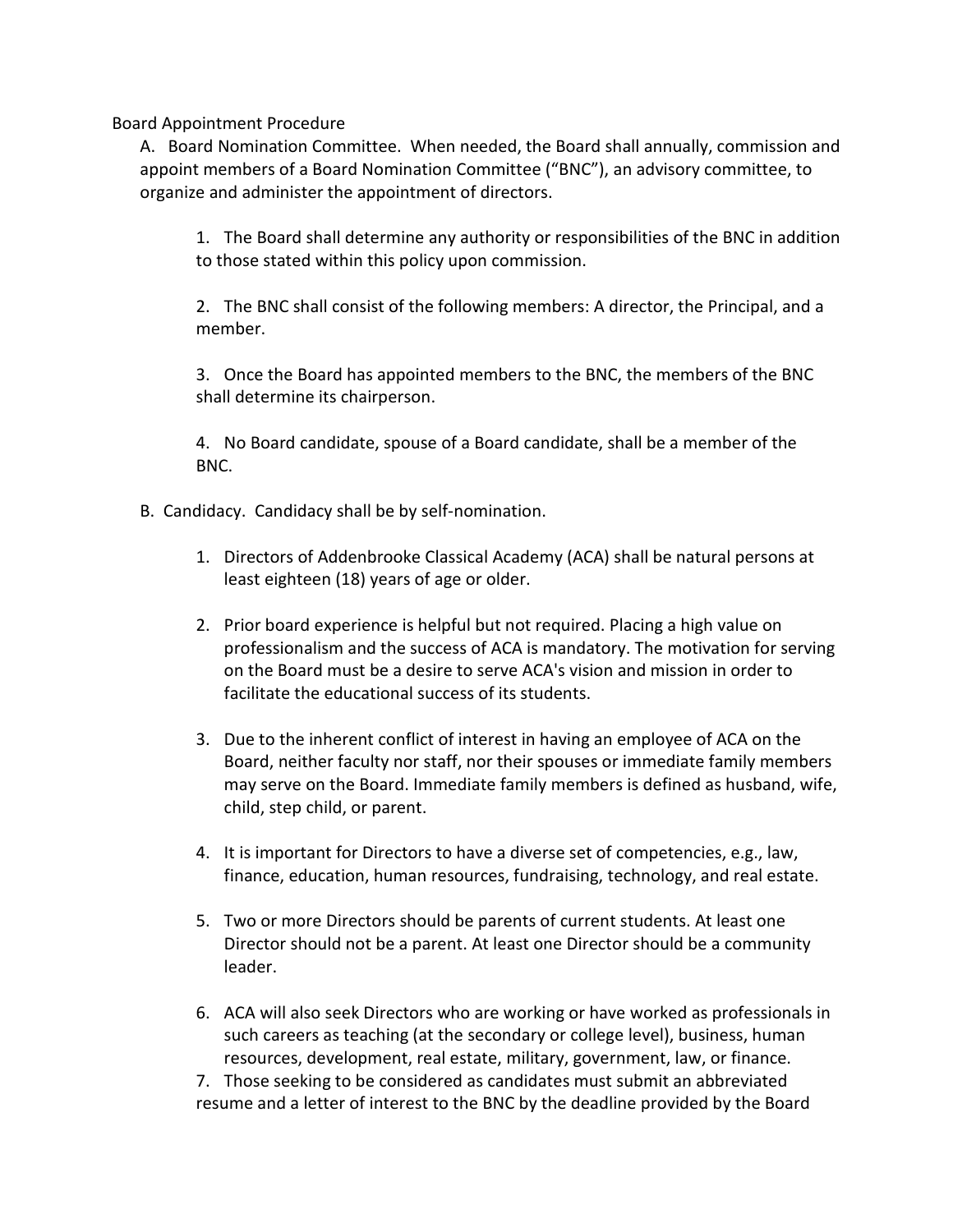President. The Board may extend this deadline if an insufficient number of candidates are nominated by this date.

- 3. The letter of interest must state:
	- a) why they are interested in the position;
	- b) what they believe classical education is and why it is important
	- c) what they believe is the difference between a governing board and a managing board
	- d) what they believe are the strengths and weaknesses of ACA
	- e) what skills or expertise they bring to the position;
	- f) their commitment to sign the ACA Board of Directors Handbook, if appointed; and
	- g) their availability to serve the school and Board.

4. The BNC shall publish to the parents a list of candidates with their letters of interest and resumes no later than one week prior to the meeting scheduled to fill the director position.

C. Appointment process

1. The BNC chairperson shall present to the President a list of candidates for the open Board position no later than two weeks prior to the regular meeting when Board directors will cast their votes. The BNC will have vetted the list of potential candidates by confirming their eligibility for the position, lack of potential Conflicts of Interest, and willingness to sign the ACA Board of Directors Handbook, if appointed.

2. The President shall place on the Board agenda the consideration of a new Board director and the meeting noticed in the typical manner. The agenda item will detail the term for this open position.

3. At the meeting, seated Board directors will have opportunity to ask questions of the candidate(s) prior to their vote. The President will determine the length of time allotted for these questions.

4. All Directors shall be appointed by the Board. During the meeting, directors will vote by secret ballot, or if there is only one acceptable candidate, may vote by acclamation. Newly appointed directors must sign the ACA Board of Director's Handbook and then are able to participate in the rest of the Board meeting.

5. To be appointed, a potential new Director must satisfy the qualifications set forth in these Bylaws and receive a vote of at least two-thirds of the total number of